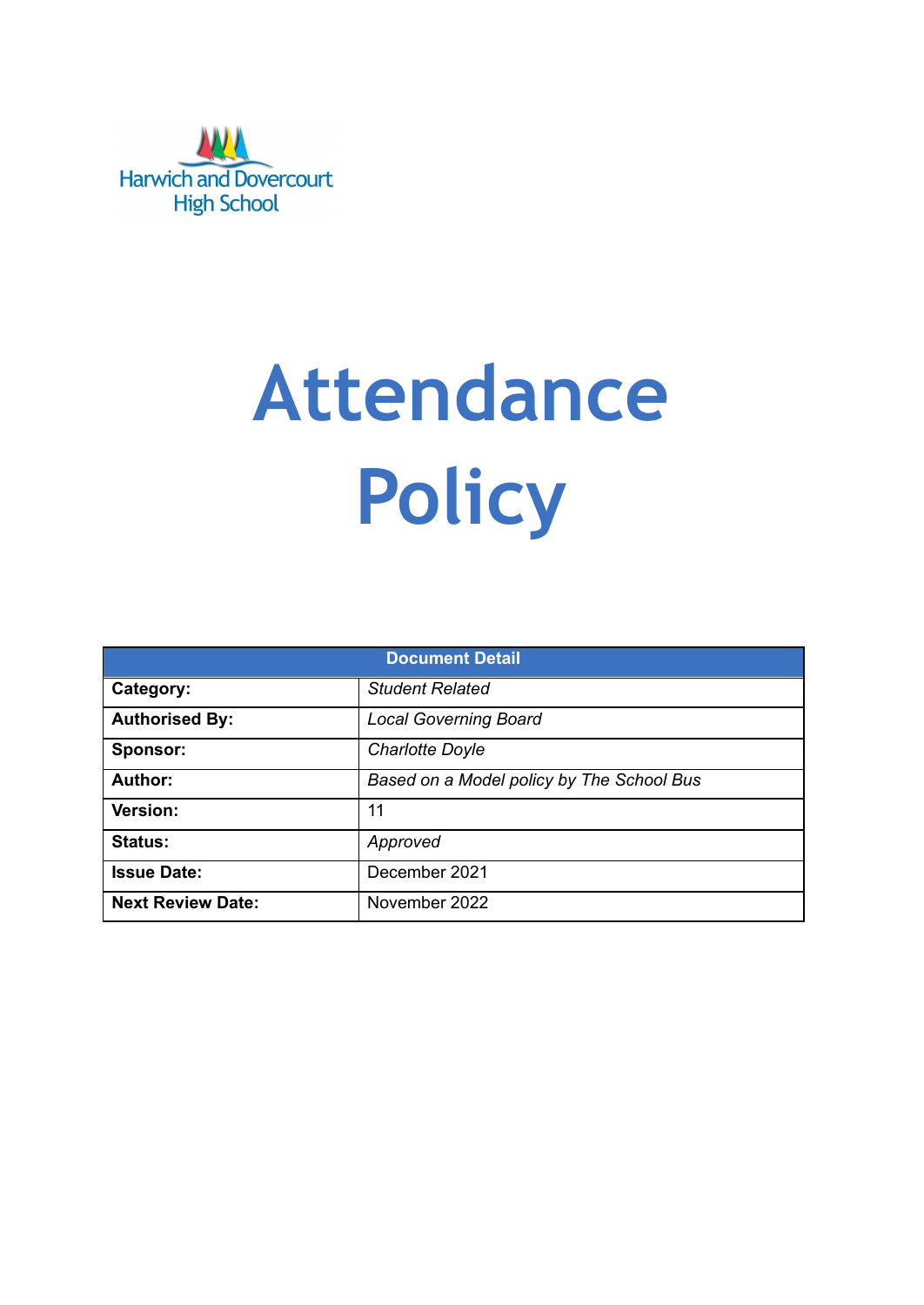# **Ownership and Control**

# **History**

| <b>Version</b> | <b>Author</b> | <b>Dated</b>                       | <b>Status</b> | <b>Details</b>                                                                |
|----------------|---------------|------------------------------------|---------------|-------------------------------------------------------------------------------|
|                | Ge            | 21 <sup>st</sup> September<br>2011 | Approved      | Approved by Student & Community<br>Committee 21 <sup>st</sup> September 2011. |
| $\mathcal{P}$  | Ge            | 24 October<br>2012                 | Approved      | Approved by Student & Curriculum<br>Committee 24 October 2012.                |
| 3              | Ge            | 23 October<br>2013                 | Approved      | Approved by Student & Curriculum<br>Committee 23 October 2013.                |
| 4              | Κd            | June 2014                          | Approved      | Approved by Student & Curriculum<br>Committee 22 October 2014                 |
| 5              | Κd            | October 2015                       | Approved      | Approved by Student & Curriculum<br>Committee 18 November 2015                |
| 6              | Kd            | November 2016                      | Approved      | Approved by Development and Standards<br>Committee 16 November 2016           |
| 7              | Wo            | February 2018                      | Approved      | Reviewed and approved by the LGB 31<br>January 2018                           |
| 8              | JLO           | March 2019                         | Approved      | Approved by LGB 14 March 2019.                                                |
| 9              | JLO           | September 2019                     | Approved      | Approved by Chair's Action Sept 2019                                          |
| 10             | <b>JLO</b>    | November 2020                      | Approved      | Approved by LGC 5th Nov 2020                                                  |
| 11             | CDO           | December 2021                      | Approved      | Approved by LGC 7th Dec 2021                                                  |

# **Intended Audience**

| <b>Intended Audience</b> | l Intended Method of Distribution <b>\</b> |
|--------------------------|--------------------------------------------|
| All Staff                | <b>SharePoint Drive</b>                    |
| Governors                | <b>SharePoint Drive</b>                    |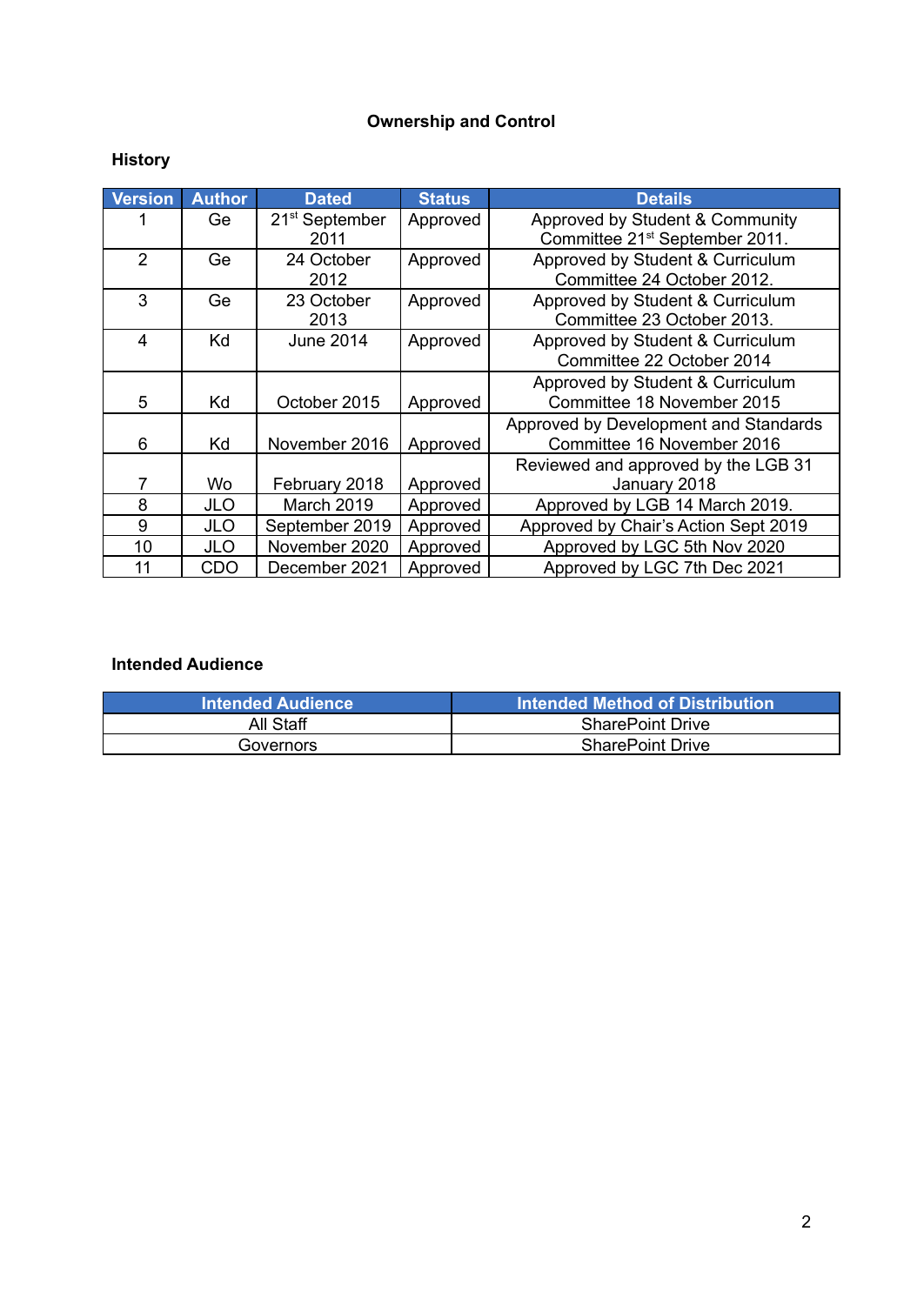# **Contents:**

**[Statement](#page-3-0) of intent** 

Attendance Protocol 2021-2[2](#page-3-0)

- 1. Legal [framework](#page-5-0)
- 2. [Definitions](#page-6-0)
- 3. Roles and responsibilities
- 4. [Training](#page-8-0) of staff
- 5. Pupil [expectations](#page-8-1)
- 6. Pupils at risk of persistent absence
- 7. Absence [procedures](#page-9-0)
- 8. Contact information
- 9. [Attendance](#page-10-0) register
- 10. [Attendance](#page-11-0) officer
- 11. [Lateness](#page-12-0)
- 12. [Truancy](#page-12-1)
- 13. Missing [children](#page-13-0)
- 14. [Term-time](#page-14-0) leave
- 15. Religious [observances](#page-14-1)
- 16. [Appointments](#page-15-0)
- 17. [Young](#page-15-1) carers
- 18. Exceptional [circumstances](#page-15-2)
- 19. Rewarding good [attendance](#page-15-3)
- 20. [Monitoring](#page-16-0) and review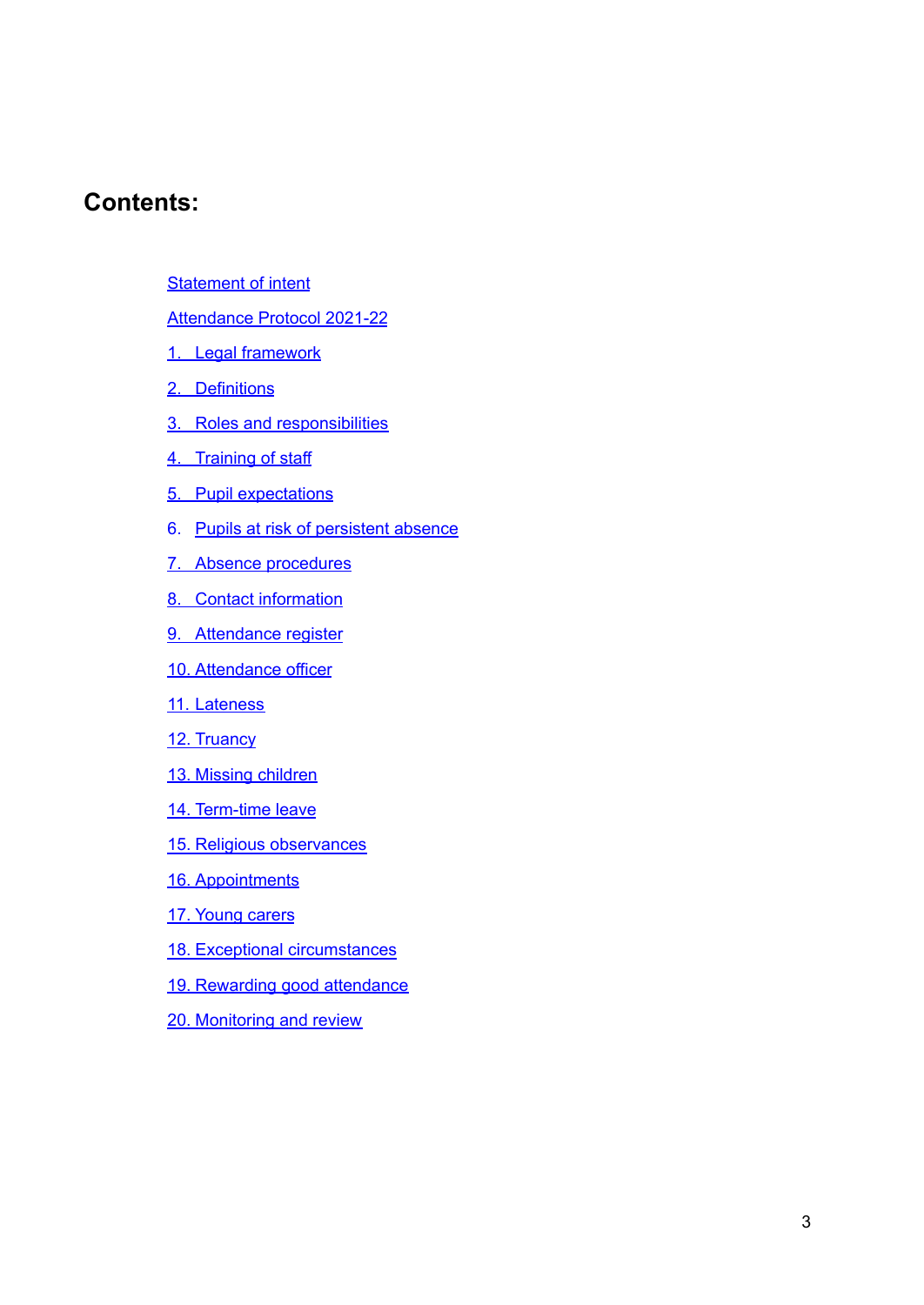# <span id="page-3-0"></span>**Statement of intent**

Harwich and Dovercourt High School believes that in order to facilitate teaching and learning, good attendance is essential. Pupils cannot achieve their full potential if they do not regularly attend school.

We are committed to:

- Promoting and modelling good attendance.
- Ensuring equality and fairness of treatment for all.
- Intervening early and working with other agencies to ensure the health and safety of our pupils.
- Rewarding regular attendance.
- Ensuring parents follow the framework set in section 7 of the Education Act 1996 which states that:

"The parent of every child of compulsory school age shall cause him/her to receive efficient full-time education suitable:

- a) to age, ability and aptitude and
- b) to any special educational needs he/ she may have

Either by regular attendance at school or otherwise".

Signed by:

Headteacher Date: December 2021

 $\frac{d}{d}$ 

Chair of Governors Date: December 2021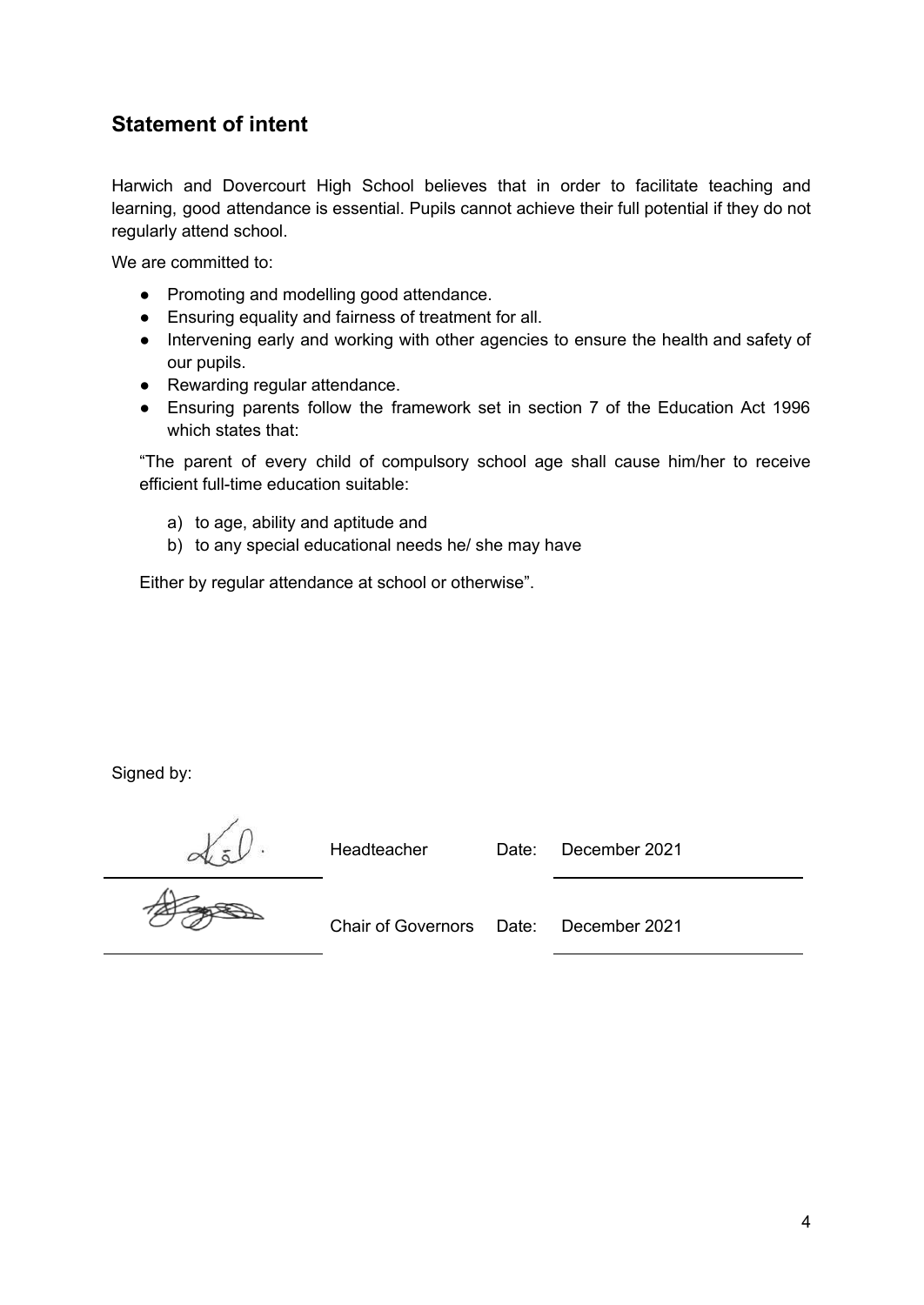# **Attendance Protocol 2021-22**

- Your child is registered present or absent during morning and afternoon sessions as required by the law. We therefore ask that you ensure that your child attends school regularly and punctually (if your child is extremely late without reasonable justification, we will mark this as unauthorised absence).
- It is the parent/carer's responsibility to telephone the school in the event of absence. We ask that you telephone daily 01255 245460 by 8.30am. You have the choice to;
	- Leave a message on the absence line
	- Be connected to student services (should you require to speak to a member of staff)
- We operate a 'first day texting system', if a student has not arrived at school and reasons are not known parents are sent a text message asking them to confirm that they are aware their child is not in school and the reasons why. They can reply via message or are given a number to call. Alternatively, a member of staff may complete a home visit, potentially unannounced. If the cause of absence remains unknown the absence will be unauthorised and a letter will be sent to request this information again.
- The school will only authorise a leave of absence in exceptional circumstances as per statutory guidance from the Department of Education. Application forms are available from Student Services. Non-consensual leave of absence may result in the Local Authority or accredited persons issuing a minimum penalty notice of £60 per parent, per child.
- We will continue to monitor individual student's absence closely, alerting parents when attendance levels fall at an early stage.
- We will work with our students and parents to promote the benefits of regular school attendance using a range of initiatives.
- The school will be proactive in supporting the needs of students with medical conditions so that they may access their education.
- The school contracts Attendance Solutions to support attendance concerns. Please see the flowchart below for the procedure and processes.
- Excellent attendance is a prerequisite to attend the Year 11 Prom.
- You may be invited to a School Attendance Meeting to discuss concerns and plan for improvement. This will usually be attended by the Head of Year, Assistant Head of Year, Senior Staff or Attendance Solutions.
- In the event of prolonged absence or recurring illness you may be asked to provide medical evidence.
- The School and Attendance Solutions will progress cases of persistent unauthorised absence in accordance with the law. A fixed penalty notice of £60 (in the first instance) per parent, per child may be issued by Attendance Solutions or the Local Authority. Furthermore, extreme cases could result in prosecution.

If you have any concerns relating to the contents of this document or wish to discuss a school attendance issue, please do not hesitate to contact the school.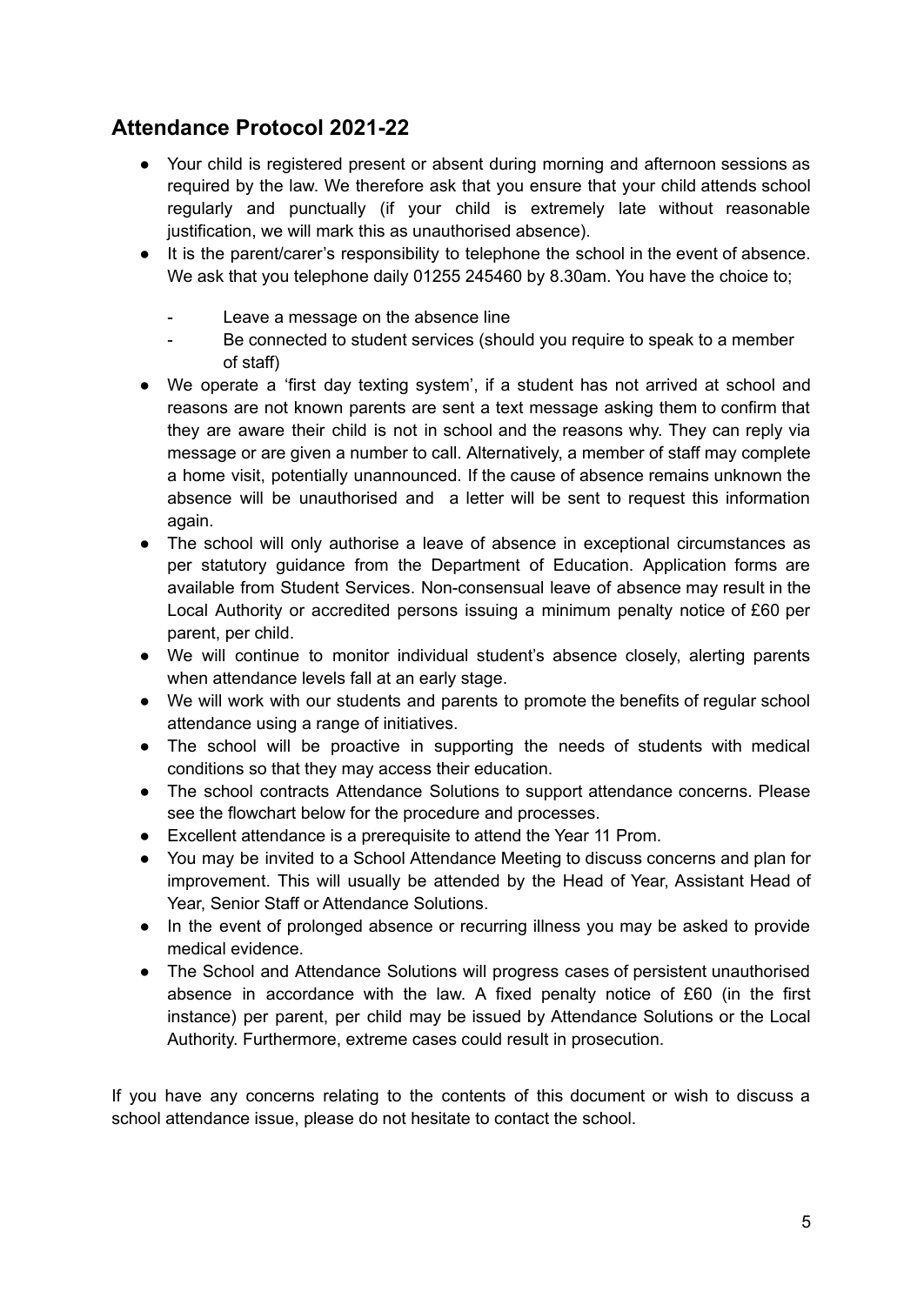#### <span id="page-5-0"></span>**Harwich and Dovercourt High School: Attendance Processes Flowchart 2021-2022**

Guidance: The outlined process is intended as guidance only; each level of intervention should aim to actively and where possible, proactively remove any barriers to the effective school attendance of the student. All meetings are to be supportive, with a positive, forward-looking, problem solving approach. All meetings are required to be documented using the correct pages from the Student Attendance Plan (as stated). Only where all positive interventions have failed to affect change on student attendance will legal action be considered.

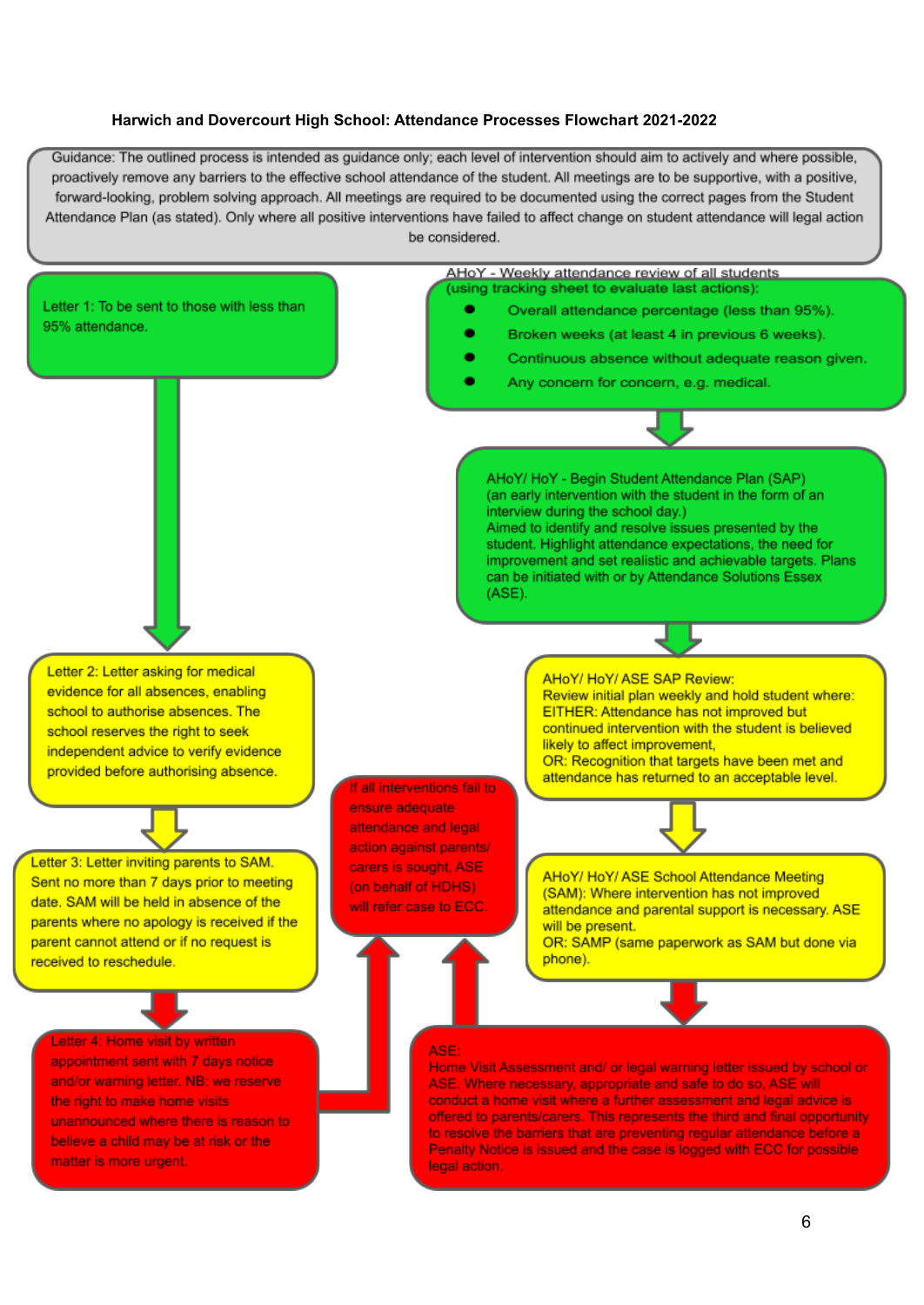## **1. Legal framework**

- 1.1 This policy has due regard to all relevant legislation and statutory guidance including, but not limited to, the following:
	- The Education Act 1996
	- The Equality Act 2010
	- The Education (Pupil Registration) (England) Regulations 2006 (as amended)
	- DfE (2020) 'School attendance'
	- DfE (2016) 'Children Missing Education'
	- DfE (2020) 'Keeping children safe in education'
	- DfE (2020) 'Improving school attendance'
- 1.2 This policy operates in conjunction with the following school policies:
	- Complaints Procedures Policy
	- Children Missing Education Policy
	- Behaviour for Learning Policy

### <span id="page-6-0"></span>**2. Definitions**

- 2.1 The school defines "absence" as either:
	- Arrival at school after the register has closed.
	- Not attending school for any reason.
- 2.2 The school defines an "authorised absence" as:
	- An absence for sickness for which the school has granted leave.
	- Medical or dental appointments which unavoidably fall during school time for which the school has granted leave.
	- Religious or cultural observances for which the school has granted leave.
	- An absence due to a family emergency.
- 2.3 The school defines an "unauthorised absence" as:
	- Parents keeping children away from school unnecessarily or without reason.
	- Truancy before or during the school day.
	- Absences which have not been properly explained.
	- Arrival at school after the register has closed.
	- Absence due to shopping, looking after other children or birthdays.
	- Absence due to day trips and holidays in term time which have not been agreed.
	- Leaving school for no reason during the day.
- 2.4 The school defines "persistent absenteeism (PA)" as: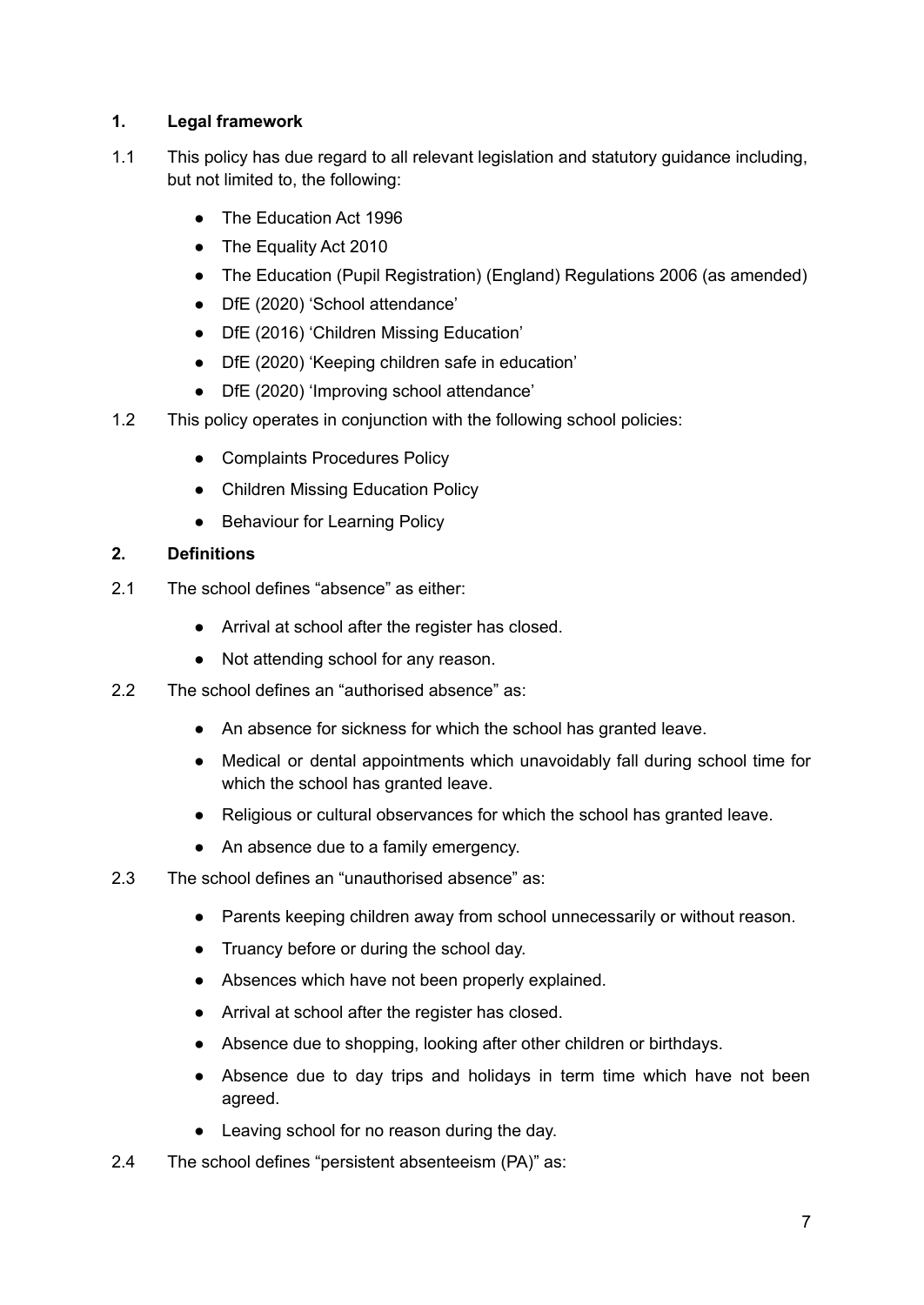● Missing 10 percent or more of schooling across the year for any reason.

#### **3. Roles and responsibilities**

- 3.1 The governing body has overall responsibility for:
	- Monitoring the implementation of the attendance policy and procedures of the school.
	- Ensuring that this policy, as written, does not discriminate on any grounds, including, but not limited to, ethnicity/national origin, culture, religion, gender, disability or sexual orientation.
	- Handling complaints regarding this policy as outlined in the school's Complaints Policy.
	- Having regard to 'Keeping children safe in education' (2019) when making arrangements to safeguard and promote the welfare of children.
	- Ensuring there is a Children Missing Education Policy in place and that this is regularly reviewed and updated.
- 3.2 The headteacher is responsible for:
	- The day-to-day implementation and management of the attendance policy and procedures of the school and distributing these to parents.
- 3.3 Staff, including teachers, support staff and volunteers will be responsible for:
	- Following the attendance policy, and for ensuring pupils do so too. They will also be responsible for ensuring the policy is implemented fairly and consistently.
	- Modelling good attendance behaviour.
	- Using their professional judgement and knowledge of individual pupils to inform decisions as to whether any welfare concerns should be escalated.
- 3.4 Designated members of staff will take the attendance register at the start of each school day and at the start of each afternoon session.
- 3.5 The school will ensure that every pupil has access to full-time education and will act as early as possible to address patterns of absence.
- 3.6 The school will inform the LA of any pupil being deleted from the admission and attendance registers if they:
	- Are being educated from home.
	- No longer live within a reasonable distance of the registered school.
	- Have an authorised medical note.
	- Are in custody for a period of more than four months and the proprietor does not reasonably believe they will be returning.
	- Have been permanently excluded.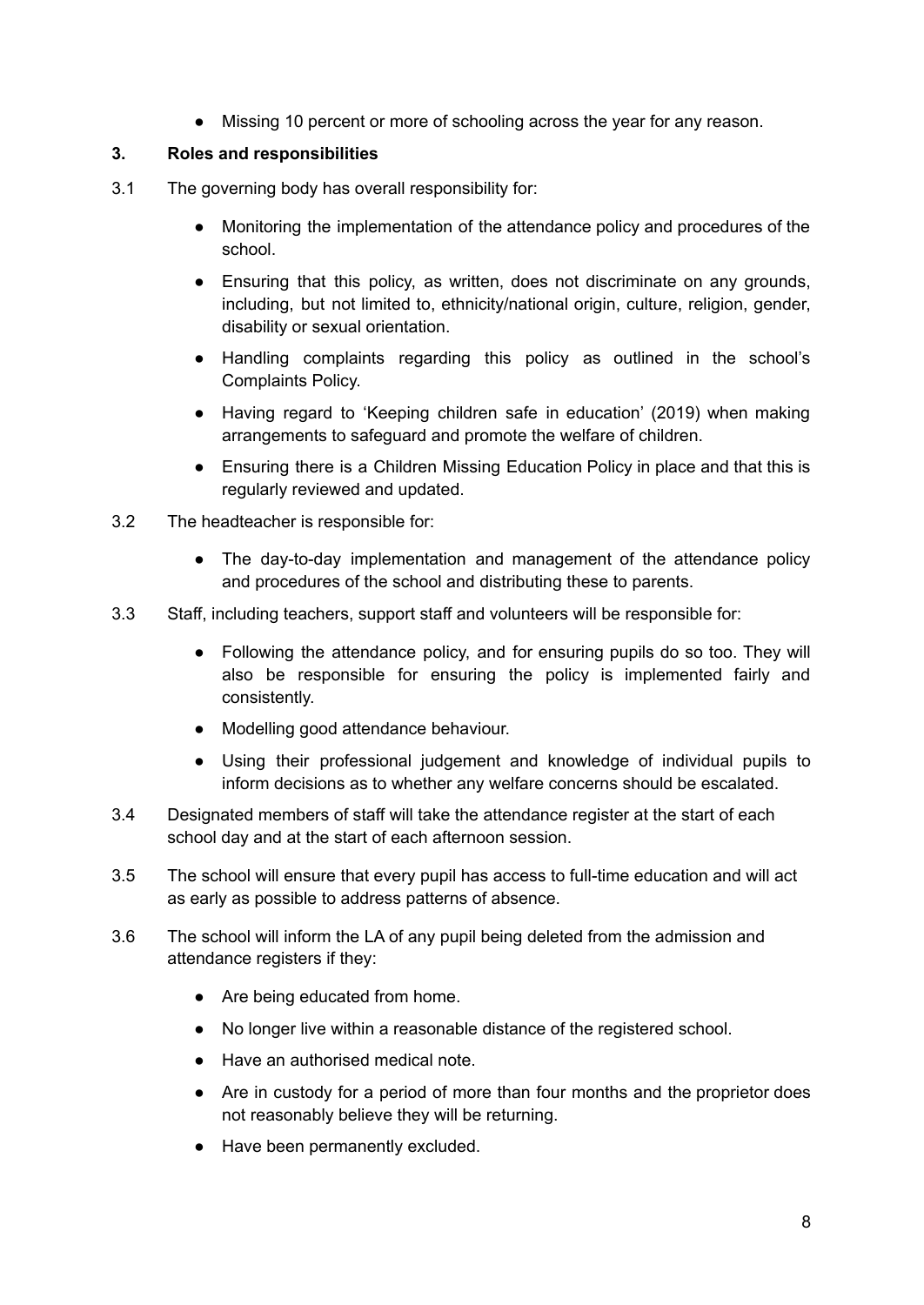- 3.6.1 The school will ensure that absence procedures are understood by pupils, parents and carers.
- 3.7 Parents are responsible for:
	- Providing accurate and up-to-date contact details.
	- Providing the school with more than one emergency contact number.
	- Updating the school if their details change.
- 3.7.1 Parents will be expected to take responsibility for the attendance of their children during term-time.
- 3.8 Parents will be expected to promote good attendance and ensure their children attend school every day.
- 3.9 Pupils are responsible for their own attendance at school and any agreed activities throughout the school year.
- 3.10 All pupils are responsible for their punctuality to lessons.

#### <span id="page-8-0"></span>**4. Training of staff**

- 4.1 We recognise that early intervention can prevent bad behaviour. As such, members of staff will receive training in identifying potentially at-risk pupils as part of their inductions and annual refresher training.
- 4.2 Teachers and support staff will receive training on the Attendance, Child Protection and Behaviour for Learning Policy as part of their new starter induction.
- 4.3 Teachers and support staff will receive regular and ongoing training as part of their development.

### <span id="page-8-1"></span>**5. Pupil expectations**

- 5.1 Pupils will be expected to attend school every day and will sign an agreement at the beginning of each school year.
- 5.2 The school expects all pupils to attend lessons punctually.
- 5.3 Pupils will be expected to report any absence immediately to the relevant member of staff.

#### **6. Pupils at risk of persistent absence:**

- 6.1 The Lead Professional: Attendance will:
	- Oversee the establishment of a range of evidence-based interventions to address barriers to attendance.
	- In collaboration with the Deputy Headteacher: Behaviour, Welfare and Achievement, monitor the implementation and quality of escalation procedures and seek robust evidence of the escalation procedures that work before attendance becomes a problem by: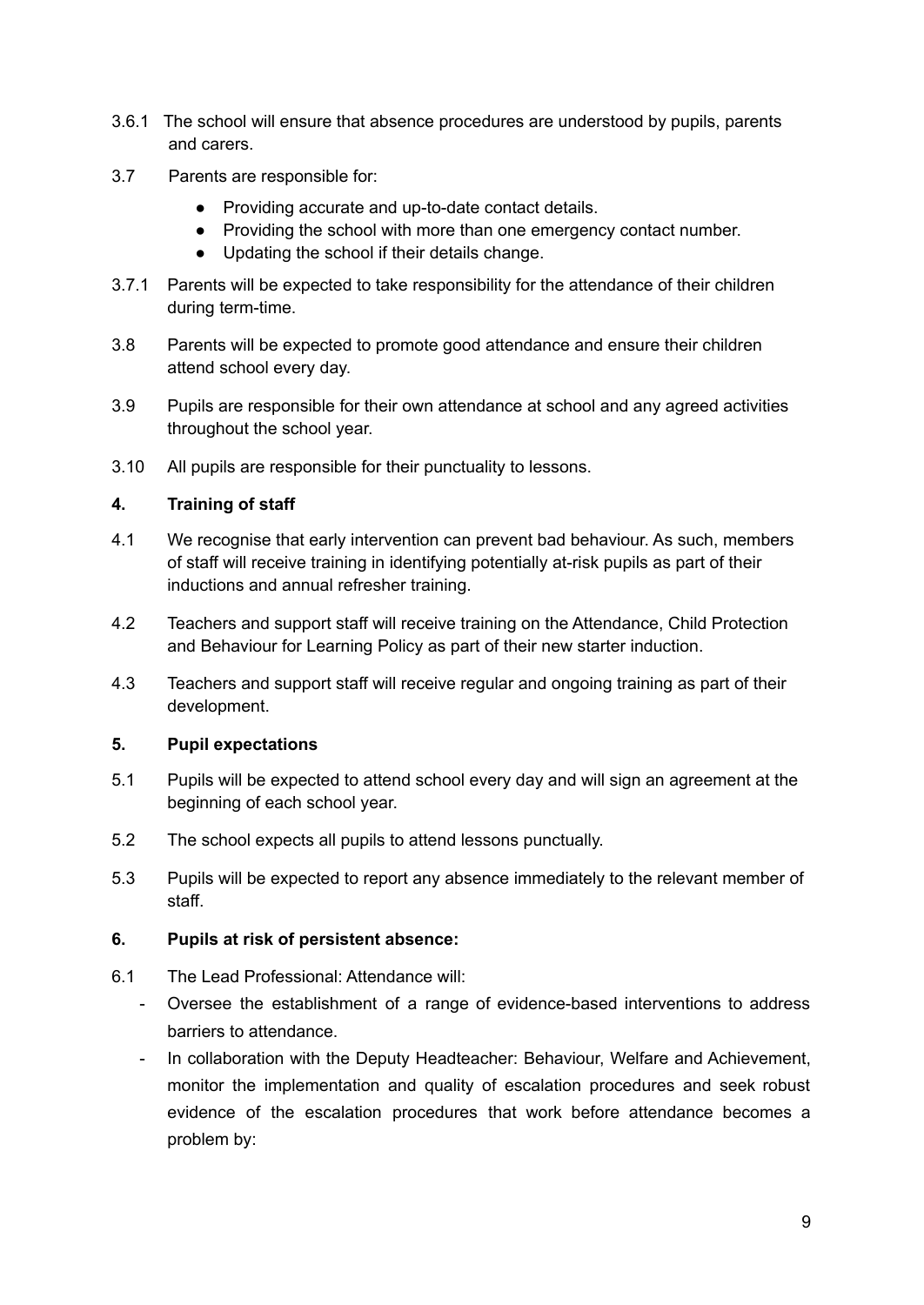- Attending or leading attendance reviews in line with escalation procedures.
- Establishing robust escalation procedures which will be initiated before absence becomes a problem by:
- Ensuring year team and attendance support partners send letters to parents.
- Having a weekly attendance strategy review meeting with year teams and attendance support partners.
- Engaging with LA attendance teams.
- Using fixed penalty notices.
- Creating attendance clinics.
- 6.2 The local governing committee will engage in attendance panels to reinforce messages and outline relevance in terms of training and employment.
- Teaching staff will:
	- Welcome pupils back following any absence and provide catch-up support to build confidence and bridge gaps in learning.
	- Meet with pupils to discuss absence, patterns, barriers and problems.
	- Establish plans to remove barriers and provide additional support.
	- Lead daily or weekly check-ins to review progress and assess the impact of support.
	- Make regular contact with families to discuss progress.
	- Consider what support for re-engagement might be needed, including for vulnerable groups.
- 6.3 Pupils potentially at greater risk of harm who require a social worker will be supported with pastoral and academic support, alongside action by statutory services in response to any unauthorised absences.
- 6.4 The school attendance system will be used to give an accurate view of attendance, reasons for absence and patterns within groups such as:
	- Children in need
	- LAC
	- Pupils who are eligible for FSM
	- Pupils who speak English as a second language
	- Pupils with SEND

### <span id="page-9-0"></span>**7. Absence procedures**

7.1 Parents are required to contact the school as soon as possible on the first day of any absence. Parents are required to contact the school for every day of absence.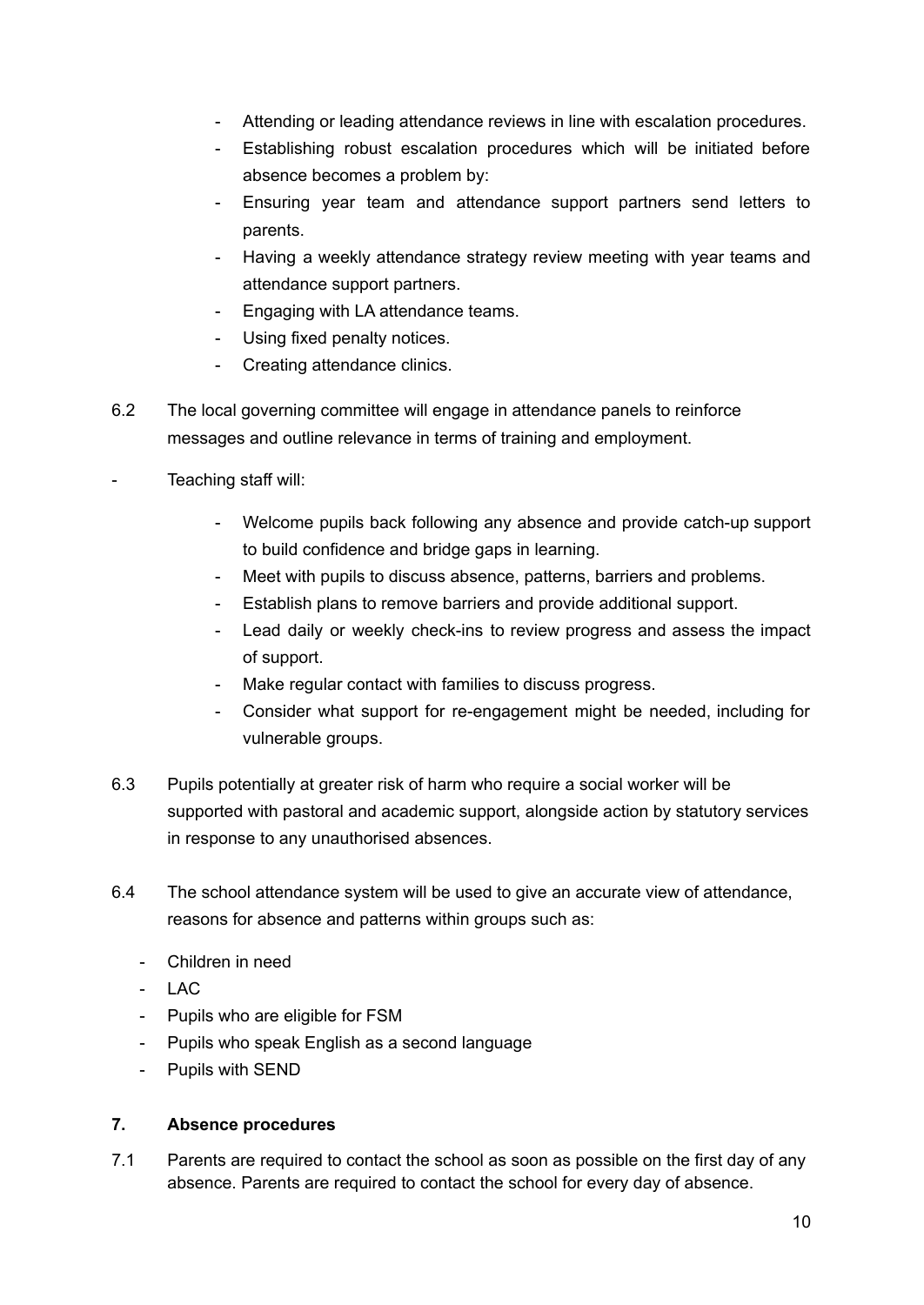- 7.2 A text message will be sent to the parent of any child who has not reported their absence on the first day that they do not attend school.
- 7.3 The school will always follow up any absences in order to:
	- Ascertain the reason for the absence.
	- Ensure that proper safeguarding action is being taken.
	- Identify whether the absence is authorised or not.
	- Identify the correct code to use to enter the data onto the school census system.
- 7.4 In the case of persistent absence, arrangements will be made for parents to speak to the Assistant Head of Year or Attendance Solutions.
- 7.5 The school will inform the LA, on a termly basis, of the details of pupils who fail to attend regularly, or who have missed 10 school days or more without permission.
- 7.6 If a pupil's attendance drops below 90 percent, the attendance officer will be informed, and a formal meeting will be arranged with the parents.
- 7.7 Where a pupil has not returned to school for 10 days after an authorised absence, or is absent from the school without authorisation for 20 consecutive school days, the school will remove the pupil from the admission register if the school and the LA have failed to establish the whereabouts of the child after making reasonable enquiries.

### **8. Contact information**

- 8.1 Parents must provide accurate and up-to-date contact details.
- 8.2 Parents are responsible for updating the school if the details change. Changes of address and primary contact numbers are a priority.
- 8.3 Parents must provide the school with more than one emergency contact number.

### <span id="page-10-0"></span>**9. Attendance register**

- 9.1 The designated staff members will take the attendance register at the start of each school day and at the start of the afternoon session. This register will record whether pupils are:
	- Present.
	- Absent.
	- Attending an approved educational visit.
	- Unable to attend due to exceptional circumstances.
- 9.2 The school will use the national attendance codes to enable the school to record and monitor attendance and absence in a consistent way. The following codes will be used:
	- $\bullet$  / = Present in the morning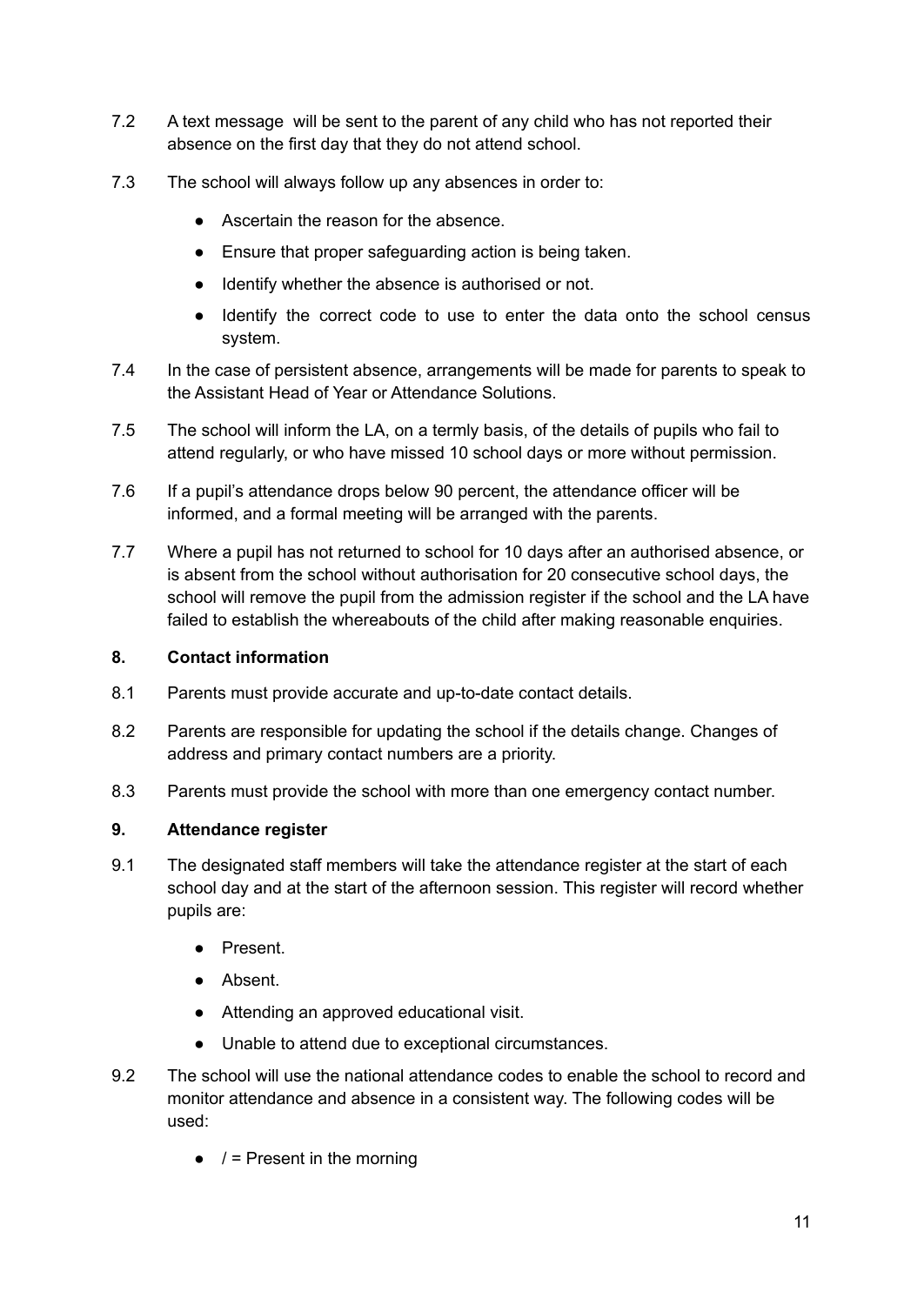- $\bullet \quad \dagger$  = Present in the afternoon
- $\bullet$  L = Late arrival before the register has closed
- $\bullet$  C = Authorised absence
- $\bullet$  E = Excluded but no alternative provision made
- $\bullet$  H = Authorised holiday
- $\bullet$   $\parallel$  = Illness (including positive Covid19 results)
- $\bullet$  M = Medical or dental appointments
- $\bullet$  R = Religious observance
- $\bullet$  B = Off-site educational activity
- $\bullet$  G = Unauthorised holidav
- $\bullet$  O = Unauthorised absence
- $\bullet$  U = Arrived after registration closed
- $\bullet$  N = Reason not yet provided
- $\bullet$   $X =$  Not required to be in school (including Covid19 symptoms and/or awaiting a PCR result
- $\bullet$  S = Study leave
- $\bullet$  T = Gypsy, Roma and Traveller absence
- $\bullet$  W = Work experience
- $\bullet$  V = Educational visit or trip
- $\bullet$  P = Participating in a supervised sporting activity
- $\bullet$  J = At an interview with prospective employers, or another educational establishment
- D Dual registered at another educational establishment
- $\bullet$  Y = Exceptional circumstances
- $\bullet$   $Z$  Pupil not on admission register
- 9.3 When the school has planned in advance to be fully or partially closed, the code '#' will be used for the relevant pupils who are absent. This code will also be used to record year groups who are not due to attend because the school has set different term dates for different years, for example: induction days.
- 9.4 All amendments made to the attendance register will include the original entry, the amended entry, the reason for the amendment, the date of amendment, and the name and role of the person who made the amendment.
- 9.5 Every entry into the attendance register will be preserved for three years.

#### <span id="page-11-0"></span>**10. Attendance officer**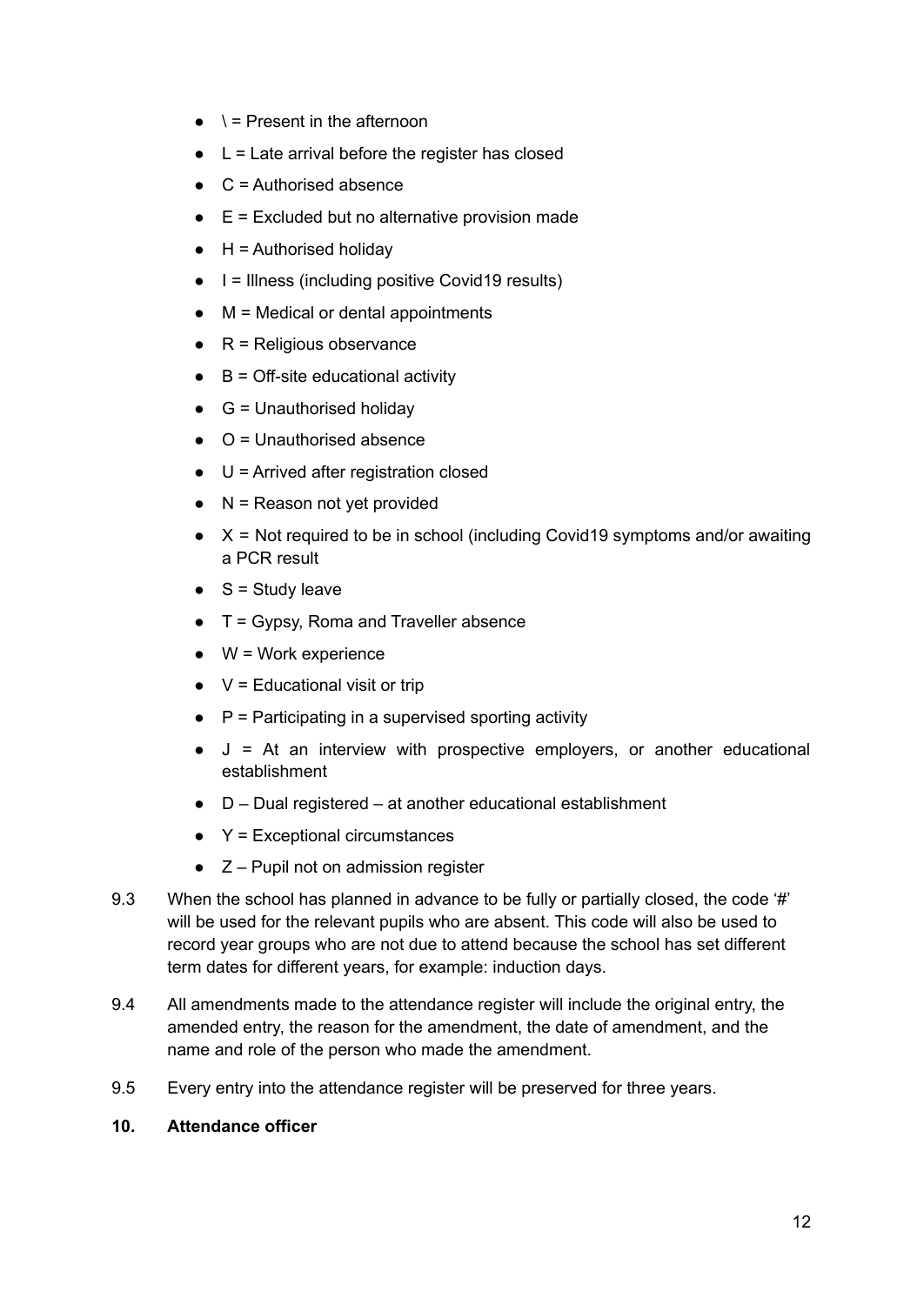- 10.1 If they are persistently absent, pupils will be referred to Attendance Solutions who will attempt to resolve the situation through a parent agreement.
- 10.2 If the situation cannot be resolved and attendance does not improve, Attendance Solutions have the power to advise the issue of sanctions such as prosecutions or penalty notices.

## <span id="page-12-0"></span>**11. Lateness**

- 11.1 Punctuality is of the utmost importance, and lateness will not be tolerated.
- 11.2 The school day starts at 8:35am; pupils should be in their form time classroom at this time.
- 11.3 Registers are marked by 8:40am; pupils will receive a late mark if they are not in their classroom by the 8.35am bell.
- 11.4 The register closes at 8.55am; pupils will receive a mark of absence if they do not attend school before this time.
- 11.5 Attendance after the register closes will receive a late mark to show that they are on site, but may count as an absent mark depending on their time of arrival.

#### <span id="page-12-1"></span>**12. Truancy**

- 12.1 Truancy means any absence of part, or of all, of one or more days from school, during which the school has not been notified of the cause behind such absence.
- 12.2 All staff will be concerned about the regular attendance of pupils, and the importance of continuity in each child's learning.
- 12.3 All pupils are expected to be in their classes by 8:35am, 11:50am and 1:45pm, where the teacher will record the attendance electronically.
- 12.4 Any pupil with permission to leave the school during the day must have permission to sign out from Student Services and sign out and exit at Business Reception and sign back in on their return via Business Reception.
- 12.5 Immediate action will be taken when there are any concerns that a pupil might be truanting.
- 12.6 If truancy is suspected, the relevant Year Team will be notified and they will contact the child's parents, in order to assess the reasons behind the child not attending school.
- 12.7 The following procedures will be taken in the event of a truancy:
	- In the first instance, a phone call will be made to the parents of the pupil, informing them of the truancy and stating the sanctions that have been issued.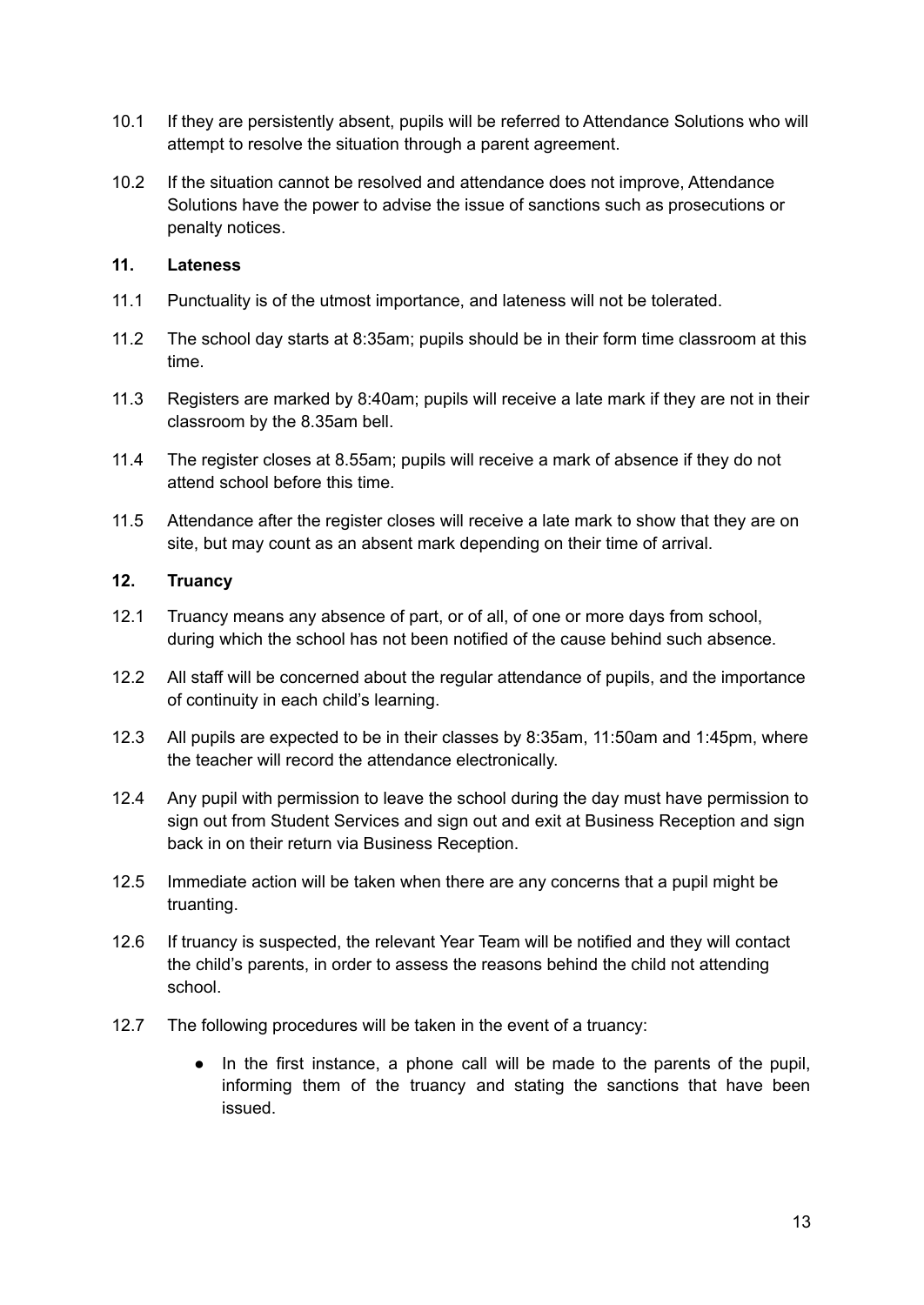● A penalty notice will be issued where there is overt truancy, inappropriate parentally-condoned absence, excessive holidays in term time and persistent late arrival at school.

#### <span id="page-13-0"></span>**13. Missing children**

- 13.1 Pupils are not permitted to leave the school premises during the school day unless they have permission from the relevant Year Team or a member of the Senior Leadership Team.
- 13.2 The following procedures will be taken in the event of a pupil going missing during the school day:
	- The member of staff who has noticed the missing pupil will inform the relevant Year Team and the Attendance Team immediately.
	- The office staff will also be informed as they will act as a point of contact for receiving information regarding the search.
	- A member of staff will stay with the rest of the class, and all other available members of staff will conduct a thorough search of the school premises.
	- The following areas will be systematically searched:
		- All classrooms
		- All toilets
		- Changing rooms
		- The library
		- Any outbuildings
		- The school grounds
	- Available staff will begin a search of the area immediately outside of the school premises, and will take a school radio and/or mobile phone with them so they can be contacted.
	- If the pupil has not been found after 10 minutes, then the parents of the pupil will be notified.
	- The school will attempt to contact parents using the emergency contacts provided.
	- If the parents have had no contact from the pupil, and the list has been exhausted, then the police will be contacted.
	- The missing pupil's teacher will fill in a Safeguarding Form, describing all circumstances leading up to the pupil going missing.
- 13.3 If the missing pupil has an allocated social worker, is a LAC, or has SEND, then the appropriate personnel will be informed.
- 13.4 When the pupil has been located, a designated member of staff will care for and talk to the pupil to ensure they are safe and well.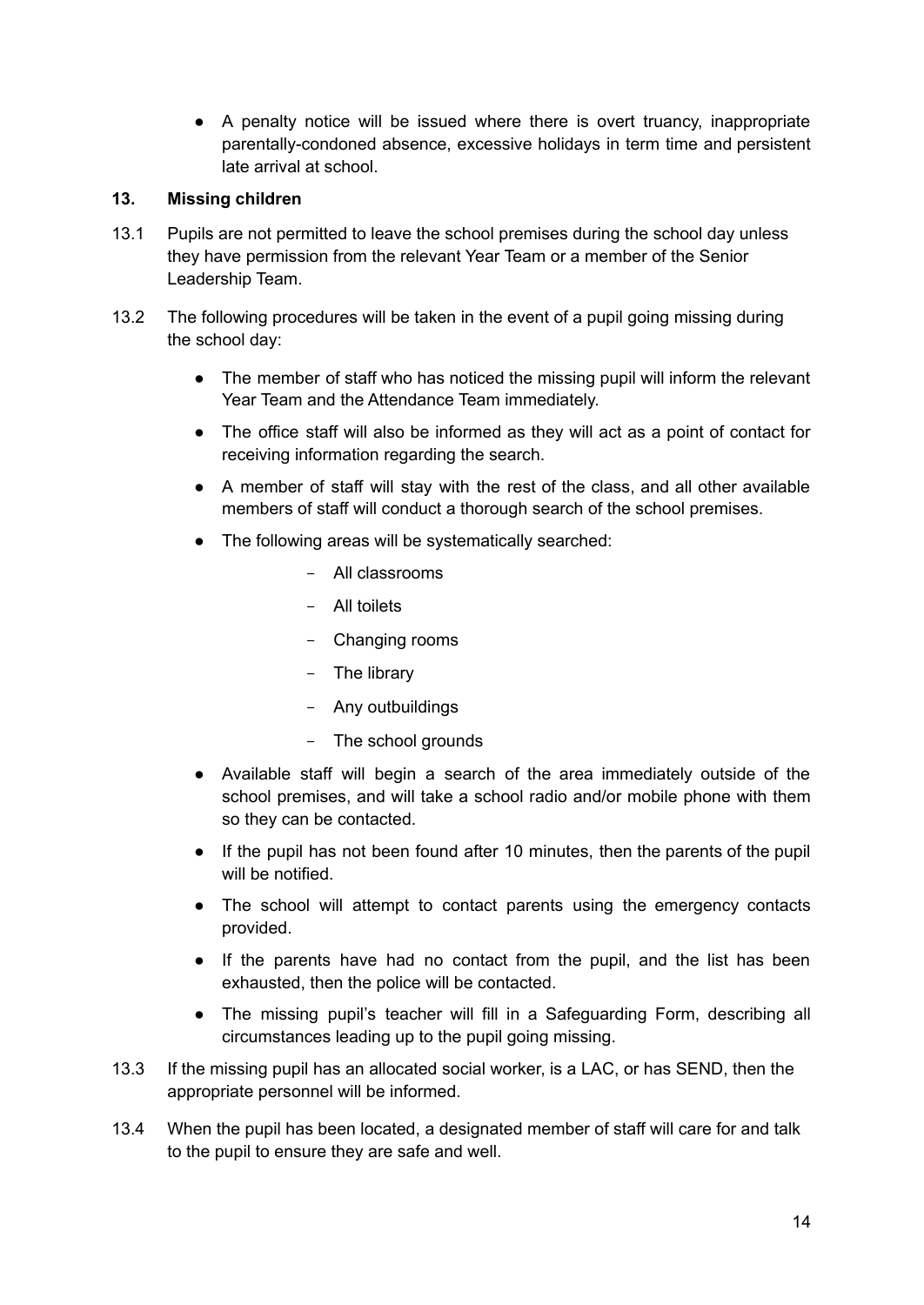- 13.5 The relevant Year Team or Senior Leadership Team member will take the appropriate action to ensure the pupil understands they must not leave the premises, and sanctions will be issued if deemed necessary.
- 13.6 Parents and any other agencies will be informed immediately when the pupil has been located.
- 13.7 The headteacher will carry out a full investigation, and will draw a conclusion as to how the incident occurred.
- 13.8 Appropriate disciplinary procedures are followed in accordance with the Behaviour for Learning Policy.
- 13.9 Prolonged periods of unauthorised absence without contact will be handled in accordance with clauses 6.7 - 6.9 of this policy.
- 13.10 A written report will be produced and policies and procedures will be reviewed in accordance with the outcome.

#### <span id="page-14-0"></span>**14. Term-time leave**

- 14.1 Our aim is to prepare pupils for their future lives and careers. With this in mind, we require parents to observe the school holidays as prescribed.
- 14.2 Leave during term time will only be authorised in exceptional circumstances, for example bereavement or serious illness. Headteachers are unable to approve authorised leave of absence.
- 14.3 Any requests for leave during term time will be considered on an individual basis and the pupil's previous attendance record will be taken into account.
- 14.4 Requests for leave will **not** be granted in the following circumstances:
	- During the first term (Autumn Term) when a pupil is settling into the school, unless exceptional circumstances apply, e.g. the death of a family member
	- Immediately before and during assessment periods
	- When a pupil's attendance record shows any unauthorised absence
	- Where a pupil's authorised absence record is already above 5 percent for any reason
- 14.5 If term time leave is not granted, taking a pupil out of school will be recorded as an unauthorised absence and will result in sanctions such as a penalty notice.

#### <span id="page-14-1"></span>**15. Religious observances**

- 15.1 The school will take advice from local religious leaders of all faiths to establish the appropriate number of days required for religious festivals.
- 15.2 Parents must inform the school in at least 7 days advance if absences are required for days of religious observance.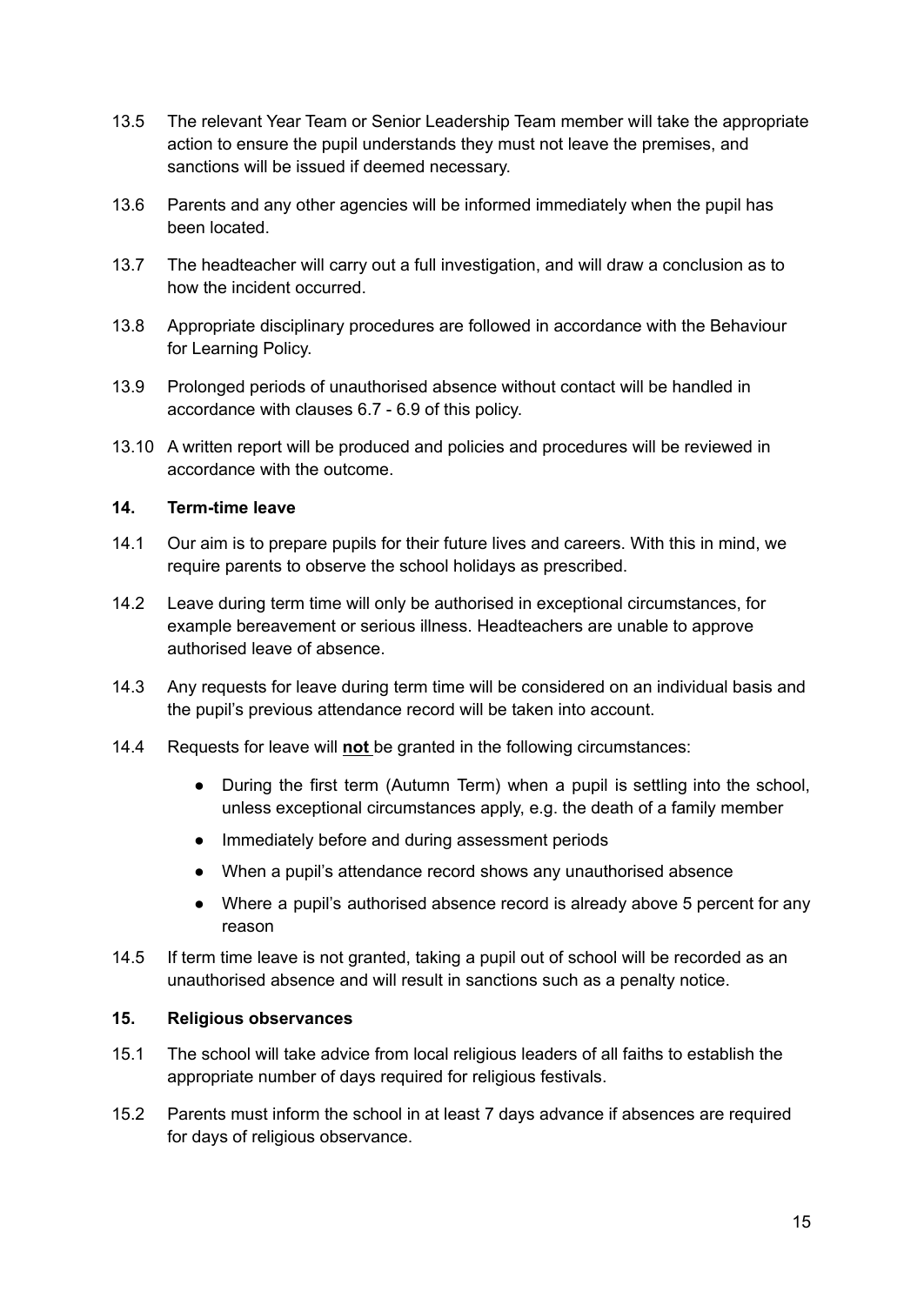15.3 The day(s) of absence must be exclusively set apart for religious observance by the religious body to which the pupil's parents belong.

#### <span id="page-15-0"></span>**16. Appointments**

- 16.1 As far as possible, parents should attempt to book medical and dental appointments outside of school hours.
- 16.2 Where this is not possible, a note and appointment card should be sent to the school.
- 16.3 If the appointment requires the pupil to leave during the school day, the pupil must be signed out by a parent.
- 16.4 Pupils must attend school before and after the appointment wherever possible.

## <span id="page-15-1"></span>**17. Young carers**

- 17.1 The school understands the difficulties young carers face, and will endeavour to identify young carers at the earliest opportunity from enrolment at the school, as well as throughout their time at the school.
- 17.2 The school takes a caring and flexible approach to the needs of young carers and each situation will be examined on a case-by-case basis, involving other agencies if appropriate.

#### <span id="page-15-2"></span>**18. Exceptional circumstances**

- 18.1 When absence is due to exceptional circumstances, the 'Y' code will be used on the attendance register.
- 18.2 Exceptional circumstances include when a pupil is unable to attend because:
	- The school is fully or partially closed this could be due to non-pupil days or adverse weather conditions.
	- Transport provided by the school or LA is not available and the pupil's home is not within walking distance.
	- There has been widespread disruption to travel services which has prevented the pupil from attending.
	- The pupil is in custody and will be detained for less than four months.
- 18.3 The use of the 'Y' code is collected in the school census for statistical purposes.

#### <span id="page-15-3"></span>**19. Rewarding good attendance**

- 19.1 Good attendance and punctuality will be acknowledged and rewarded in the following ways:
	- Celebration assembly certificates
	- Phone calls and postcards home
	- Achievement Points
	- Year Group Attendance Cups and Prizes